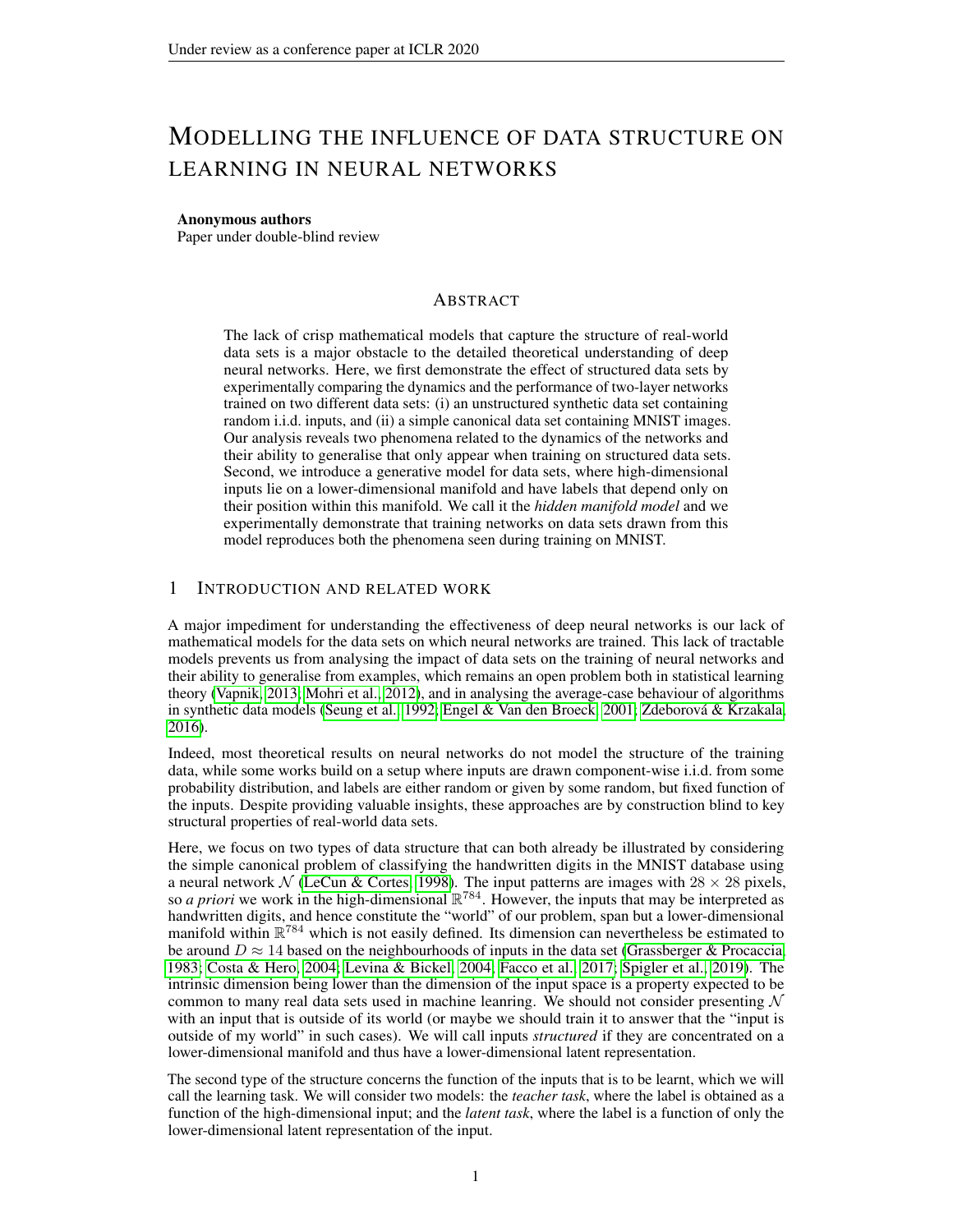| structured inputs             | inputs that are concentrated on a fixed, lower-dimensional man-<br>ifold in input space                                                                                                              |
|-------------------------------|------------------------------------------------------------------------------------------------------------------------------------------------------------------------------------------------------|
| latent representation         | for a structured input, its coordinates in the lower-dimensional<br>manifold                                                                                                                         |
| task                          | the function of the inputs to be learnt                                                                                                                                                              |
| latent task                   | for structured inputs, labels are given as a function of the latent<br>representation only                                                                                                           |
| teacher task                  | for all inputs, labels are obtained from a random, but fixed func-<br>tion of the high-dimensional input without explicit dependence<br>on the latent representation, if it exists                   |
| <b>MNIST</b> task             | discriminating odd from even digits in the MNIST database                                                                                                                                            |
| vanilla teacher-student setup | Generative model due to Gardner & Derrida (1989), where data<br>sets consist of component-wise i.i.d. inputs with labels given by<br>a fixed, but random neural network acting directly on the input |
| hidden manifold model (HMF)   | Generative model introduced in Sec. 4 for data sets consisting<br>of structured inputs $(Eq. 6)$ with latent labels $(Eq. 7)$                                                                        |

Table 1: Several key concepts used/introduced in this paper.

We begin this paper by comparing neural networks trained on two different problems: the *MNIST task*, where one aims to discriminate odd from even digits in the in the MNIST data set; and the *vanilla teacher-student setup*, where inputs are drawn as vectors with i.i.d. component from the Gaussian distribution and labels are given by a random, but fixed, neural network acting on the high-dimensional inputs. This model is an example of a teacher task on unstructured inputs. It was introduced by [Gardner & Derrida](#page-8-6) [\(1989\)](#page-8-6) and has played a major role in theoretical studies of the generalisation ability of neural networks from an average-case perspective, particularly within the framework of statistical mechanics [\(Seung et al., 1992;](#page-9-2) [Watkin et al., 1993;](#page-9-5) [Engel & Van den Broeck,](#page-8-0) [2001;](#page-8-0) Zdeborová & Krzakala, 2016; [Advani & Saxe, 2017;](#page-8-7) [Aubin et al., 2018;](#page-8-8) [Barbier et al., 2019;](#page-8-9) [Goldt et al., 2019;](#page-8-10) [Yoshida et al., 2019\)](#page-9-6), and also in recent statistical learning theory works, e.g. [\(Ge](#page-8-11) [et al., 2017;](#page-8-11) [Li & Y., 2017;](#page-8-12) [Mei & Montanari, 2019;](#page-9-7) [Arora et al., 2019\)](#page-8-13). We choose the MNIST data set because it is the simplest widely used example of a structured data set on which neural networks show significantly different behaviour than when trained on synthetic data of the vanilla teacher-student setup.

Our reasoning then proceeds in two main steps:

1. *We experimentally identify two key differences between networks trained in the vanilla teacherstudent setup and networks trained on the MNIST task (Sec. [3\)](#page-3-0).* i) Two identical networks trained on the same MNIST task, but starting from different initial conditions, will achieve the same test error on MNIST images, but they learn globally different functions. Their outputs coincide in those regions of input space where MNIST images tend to lie – the "world" of the problem, but differ significantly when tested on Gaussian inputs. In contrast, two networks trained on the teacher task learn the same functions globally to within a small error. ii) In the vanilla teacher-student setup, the test error of a network is stationary during long periods of training before a sudden drop-off. These plateaus are well-known features of this setup [\(Saad & Solla, 1995;](#page-9-8) [Engel & Van den Broeck, 2001\)](#page-8-0), but are not observed when training on the MNIST task nor on other datasets used commonly in machine learning.

2. Our main contribution: *We introduce the* hidden manifold model *(HMF), a probabilistic model that generates data sets containing high-dimensional inputs which lie on a lower-dimensional manifold and whose labels depend only on their position within that manifold (Sec. [4\)](#page-5-0).* In this model, inputs are thus structured and labels depend on their lower-dimensional latent representation. We experimentally demonstrate that training networks on data sets drawn from this model reproduces both behaviours observed when training on MNIST. We also show that the structure of both, input space and the task to be learnt, play an important role for the dynamics and the performance of neural networks.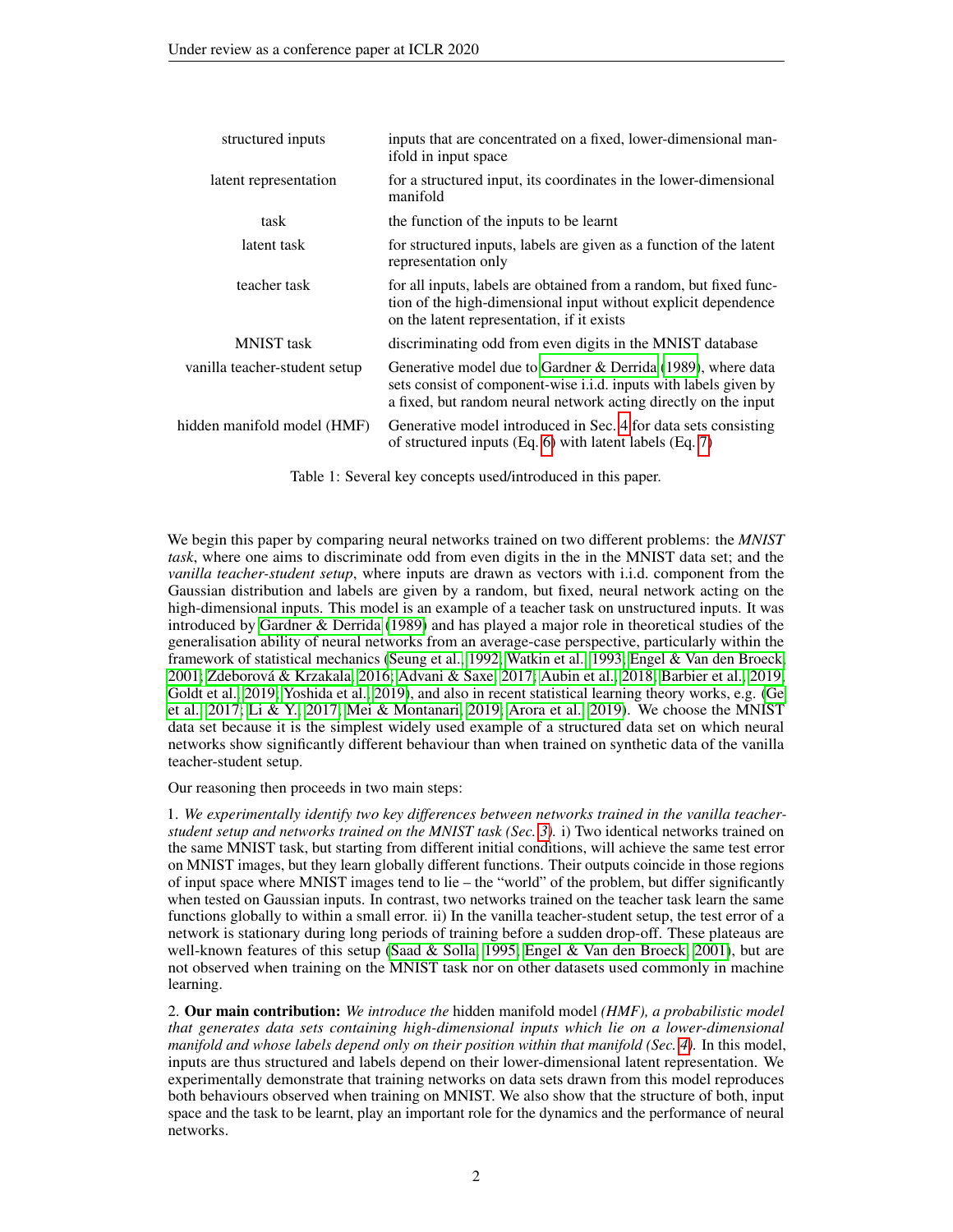Other related work Several works have compared neural networks trained from different initial conditions on the same task by comparing the different features learnt in vision problems [\(Li et al.,](#page-9-9) [2015;](#page-9-9) [Raghu et al., 2017;](#page-9-10) [Morcos et al., 2018\)](#page-9-11), but these works did not compare the *functions* learned by the network. On the theory side, several works have appreciated the need to model the inputs, and to go beyond the simple component-wise i.i.d. modelling [\(Bruna & Mallat, 2013;](#page-8-14) [Patel et al., 2016;](#page-9-12) Mézard, 2017; Gabrié et al., 2018; [Mossel, 2018;](#page-9-14) [Saxe et al., 2019\)](#page-9-15). While we will focus on the ability of neural network to generalise from examples, two recent papers studied a network's ability to *store* inputs with lower-dimensional structure and random labels: [Chung et al.](#page-8-16) [\(2018\)](#page-8-16) studied the linear separability of general, finite-dimensional manifolds, while [Rotondo et al.](#page-9-16) [\(2019\)](#page-9-16) extended Cover's argument [\(Cover, 1965\)](#page-8-17) to count the number of learnable dichotomies when inputs are grouped in tuples of  $k$  inputs with the same label.

Accessibility and reproducibility The full code of our experiments can be accessed via [https:](https://drive.google.com/open?id=1L0UOtOoRTYSHZtTxMxKIQuZLEuVaoJl_) [//drive.google.com/open?id=1L0UOtOoRTYSHZtTxMxKIQuZLEuVaoJl\\_](https://drive.google.com/open?id=1L0UOtOoRTYSHZtTxMxKIQuZLEuVaoJl_). We give necessary parameter values to reproduce our figures beneath each plot. For ease of reading, we adopt the notation from the textbook by [Goodfellow et al.](#page-8-18) [\(2016\)](#page-8-18).

### <span id="page-2-4"></span>2 SETUP

In order to proceed on the question of what is a suitable model for structured data, we consider the setup of a feedforward neural network with one hidden layer with a few hidden units, as described below. We chose this setting because it is the simplest one we found where we were able to identify key differences between training in the vanilla teacher-student setup and training on the MNIST task. So throughout this work, we focus on the dynamics and performance of fully-connected two-layer neural networks with K hidden units and first- and second-layer weights  $W \in \mathbb{R}^{K \times N}$  and  $v \in \mathbb{R}^K$ , resp. Given an input  $\mathbf{x} \in \mathbb{R}^N$ , the output of a network with parameters  $\boldsymbol{\theta} = (\boldsymbol{W}, \boldsymbol{v})$  is given by

<span id="page-2-0"></span>
$$
\phi(\mathbf{x};\boldsymbol{\theta}) = \sum_{k}^{K} v_{k} g\left(\boldsymbol{w}_{k}\mathbf{x}/\sqrt{N}\right), \qquad (1)
$$

where  $w_k$  is the kth row of W, and  $g : \mathbb{R} \to \mathbb{R}$  is the non-linear activation function of the where  $w_k$  is the  $\kappa$ th row of  $w$ , and  $g : \mathbb{R} \to \mathbb{R}$  is the non-linear activation function of the network. We will focus on sigmoidal networks with  $g(x) = \text{erf}(x/\sqrt{2})$ , or ReLU networks where  $q(x) = \max(0, x)$  (see Appendix [E\)](#page-12-0).

We will train the neural networks on data sets with P input-output pairs  $(\mathbf{x}_i, y_i^*), i = 1, \dots, P$ , where we use the starred  $y_i^*$  to denote the *true* label of an input  $x_i$ . We train networks by minimising the quadratic training error  $E(\bm{\theta}) = 1/2 \sum_{i=1}^{P} \Delta_i^2$  with  $\Delta_i = [\phi(\mathbf{x}_i, \bm{\theta}) - y_i^*]$  using stochastic gradient descent (SGD) with constant learning rate  $\eta$ ,

<span id="page-2-1"></span>
$$
\boldsymbol{\theta}^{\mu+1} = \boldsymbol{\theta}^{\mu} - \eta \nabla_{\boldsymbol{\theta}} E(\theta) |_{\boldsymbol{\theta}^{\mu}, \boldsymbol{x}_{\mu}, y_{\mu}^{*}}.
$$
\n(2)

Initial weights for both layers of sigmoidal networks were always taken component-wise i.i.d. from the normal distribution with mean 0 and variance 1. The initial weights of ReLU networks were also taken from the normal distribution, but with variance  $10^{-6}$  to ensure convergence.

The key quantity of interest is the *test error* or *generalisation error* of a network, for which we compare its predictions to the labels given in a test set that is composed of  $P^*$  input-output pairs  $(\mathbf{x}_i, y_i^*), i = 1, \dots, P^*$  that are *not* used during training,

<span id="page-2-2"></span>
$$
\epsilon_g^{\text{mse}}(\boldsymbol{\theta}) \equiv \frac{1}{2P^*} \sum_{i}^{P^*} \left[ \phi(\mathbf{x}_i, \boldsymbol{\theta}) - y_i^* \right]^2.
$$
 (3)

The test set might be composed of MNIST test images or generated by the same probabilistic model that generated the training data. For binary classification tasks with  $y^* = \pm 1$ , this definition is easily amended to give the fractional generalisation error  $\epsilon_g^{\text{frac}}(\theta) \propto \sum_i^{P^*} \Theta\left[-\phi(\mathbf{x}_i, \theta)y_i^*\right]$ , where  $\Theta(\cdot)$  is the Heaviside step function.

#### <span id="page-2-3"></span>2.1 LEARNING FROM REAL DATA OR FROM GENERATIVE MODELS?

We want to compare the behaviours of two-layer neural networks Eq. [\(1\)](#page-2-0) trained either on real data sets or on unstructured tasks. As an example of a real data set, we will use the MNIST image database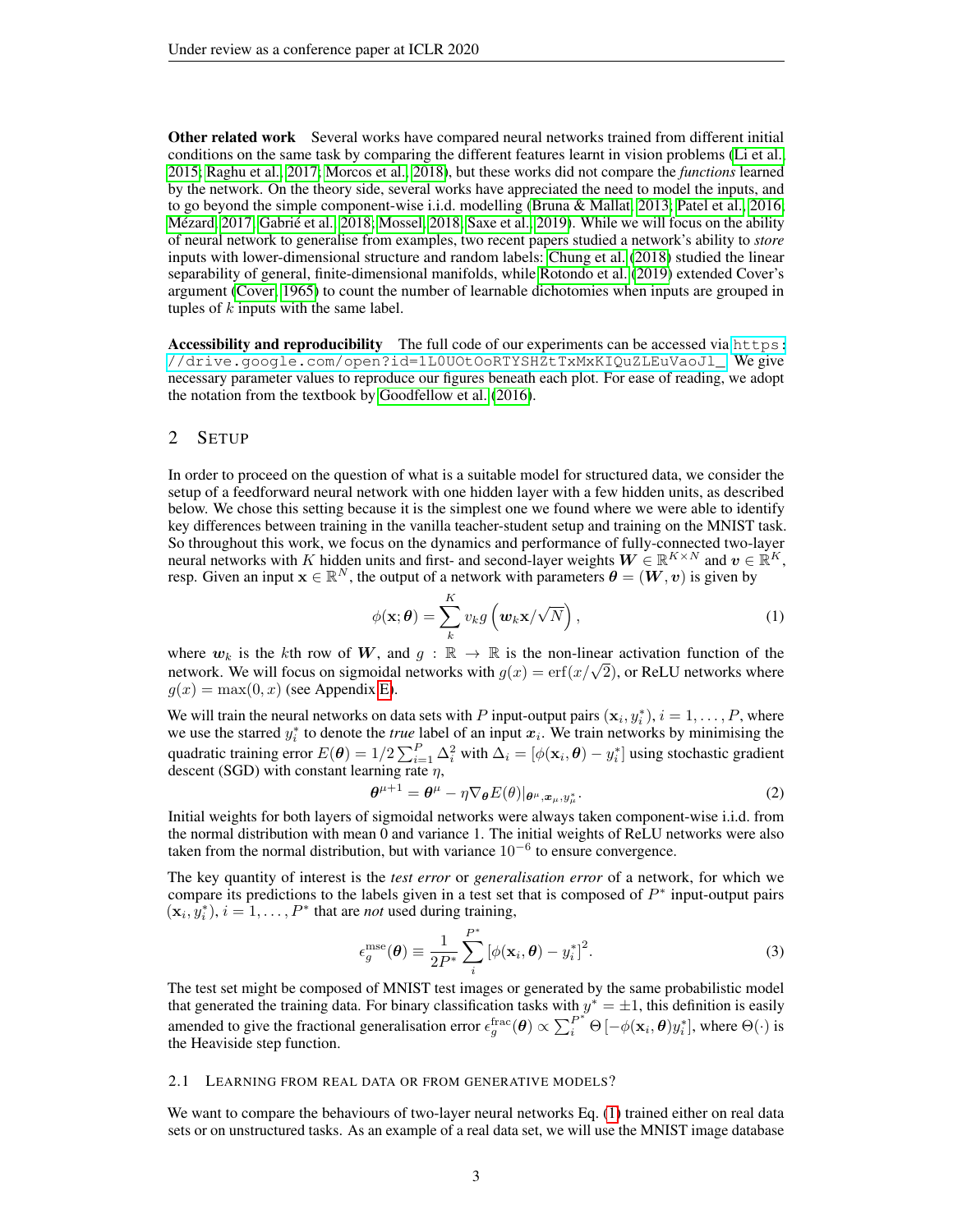<span id="page-3-2"></span>

Figure 1: *(Left)* Networks trained independently on MNIST achieve similar performance, but learn different functions. For two networks trained independently on the MNIST odd-even classification task, we show the averaged final fractional test error,  $\epsilon_g^{\text{frac}}$  (blue dots). We also plot  $\epsilon_{1,2}^{\text{frac}}$  [\(5\)](#page-4-0), the fraction of Gaussian i.i.d. inputs and MNIST test images the networks classify differently after training (green diamonds and orange crosses, resp.). *(Right)* Training independent networks on a teacher task with i.i.d. inputs does not reproduce this behaviour. We plot the results of the same experiment, but for Gaussian i.i.d. inputs with teacher labels  $y_i^*$  (Eq. [4,](#page-3-1)  $M = 4$ ). For both plots, experiment, but for Gaussian 1.1.d. inputs with tea<br>  $g(x) = \text{erf} (x/\sqrt{2}), \eta = 0.2, P = 76N, N = 784.$ 

of handwritten digits [\(LeCun & Cortes, 1998\)](#page-8-1) and focus on the task of discriminating odd from even digits. Hence the inputs  $x_i$  will be the MNIST images with labels  $y_i^* = 1, -1$  for odd and even digits, resp. The joint probability distribution of input-output pairs  $(x_i, y_i^*)$  for this task is inaccessible, which prevents analytical control over the test error and other quantities of interest. To make theoretical progress, it is therefore promising to study the generalisation ability of neural networks for data arising from a probabilistic generative model.

A classic model for data sets is the *vanilla teacher-student setup* [\(Gardner & Derrida, 1989\)](#page-8-6), where unstructured i.i.d. inputs are fed through a random neural network called the *teacher*. We will take the teacher to have two layers and M hidden nodes. We allow that  $M \neq K$  and we will draw the components of the teacher's weights  $\theta^* = (\boldsymbol{v}^* \in \mathbb{R}^M, \boldsymbol{W}^* \in \mathbb{R}^{M \times N})$  i.i.d. from the normal distribution with mean zero and unit variance. Drawing the inputs i.i.d. from the standard normal distribution  $\mathcal{N}(\mathbf{x};0,\mathbf{I}_N)$ , we will take

<span id="page-3-1"></span>
$$
y_i^* = \phi(\mathbf{x}_i, \boldsymbol{\theta}^*)
$$
 (4)

for regression tasks, or  $y_i^* = \text{sgn}(\phi(\mathbf{x}_i, \theta^*))$  for binary classification tasks. This is hence an example of a teacher task. In this setting, the network with  $K$  hidden units that is trained using SGD Eq. [\(2\)](#page-2-1) is traditionally called the *student*. Notice that, if  $K \geq M$ , there exists a student network that has zero generalisation error, the one with the same architecture and parameters as the teacher.

# <span id="page-3-0"></span>3 TWO CHARACTERISTIC BEHAVIOURS OF NEURAL NETWORKS TRAINED ON STRUCTURED DATA SETS

We now proceed to demonstrate experimentally two significant differences in the dynamics and the performance of neural networks trained on realistic data sets and networks trained within the vanilla teacher-student setup.

#### <span id="page-3-3"></span>3.1 INDEPENDENT NETWORKS ACHIEVE SIMILAR PERFORMANCE, BUT LEARN DIFFERENT FUNCTIONS WHEN TRAINED ON STRUCTURED TASKS

We trained two sigmoidal networks with  $K$  hidden units, starting from two independent draws of initial conditions to discriminate odd from even digits in the MNIST database. We trained both networks using SGD with constant learning rate  $\eta$ , eq. [\(2\)](#page-2-1), until the generalisation error had converged to a stationary value. We plot this asymptotic fractional test error  $\epsilon_g^{\text{frac}}$  as blue circles on the left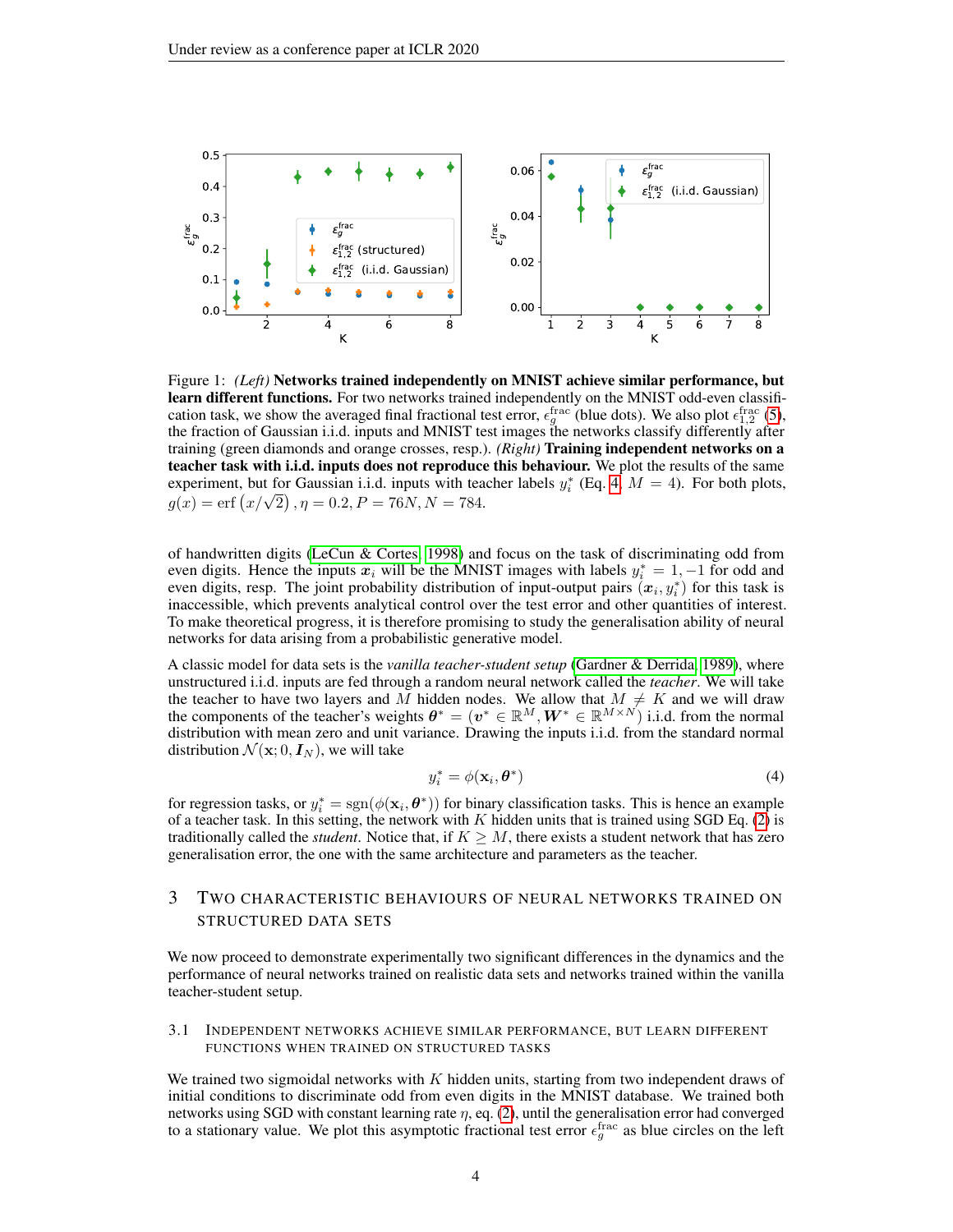<span id="page-4-1"></span>

Figure 2: *(Left)* Extended periods with stationary test error during training ("plateaus") appear in the vanilla teacher-student setup, not on MNIST. We plot the generalisation error  $\epsilon_{g}^{\overline{m}$ se [\(3\)](#page-2-2) of a network trained on Gaussian i.i.d. inputs with teacher labels (Eq. [4,](#page-3-1)  $M = 4$ , blue) and when learning to discriminate odd from even digits in MNIST (orange). We trained either the first layer only (dashed) or both layers (solid). Notice the log scale on the x-axes. *(Right)* Both structured inputs and latent labels are required to remove the plateau for synthetic data. Same experiment, but now the network is trained on structured inputs (Eq. [6\)](#page-5-1)  $(f(x) = \text{sgn}(x))$ , with teacher labels  $y_i^*$  (Eq. [4,](#page-3-1) blue) and with latent labels  $\tilde{y}_i^*$  (Eq. [7,](#page-5-2) orange). In both plots, with teacher labels  $y_i$  (Eq. 4, blue) and with<br>  $g(x) = erf(x/\sqrt{2})$ ,  $P = 76N$ ,  $K = 3$ ,  $\eta = 0.2$ .

in Fig. [1](#page-3-2) (the averages are taken over both networks and over several realisations of the initial conditions). We observed the same qualitative behaviour when we employed the early-stopping error to evaluate the networks, where we take the minimum of the generalisation error during training (see Appendix [C\)](#page-11-0).

First, we note that increasing the number of hidden units in the network decreases the test error on this task. We also compared the networks to one another by counting the fraction of inputs which the two networks classify differently,

<span id="page-4-0"></span>
$$
\epsilon_{1,2}^{\text{frac}}(\boldsymbol{\theta}_1, \boldsymbol{\theta}_2) \equiv \frac{1}{2P^*} \sum_{i}^{P^*} \Theta \left[ -\phi(\mathbf{x}_i, \boldsymbol{\theta}_1) \phi(\mathbf{x}_i, \boldsymbol{\theta}_2) \right]. \tag{5}
$$

This is a measure of the degree to which both networks have learned the same function  $\phi(\mathbf{x}, \boldsymbol{\theta})$ . Independent networks disagree on the classification of MNIST test images at a rate that roughly corresponds to their test error for  $K \geq 3$  (orange crosses). However, even though the additional parameters of bigger networks are helpful in the discrimination task (decreasing  $\epsilon_g$ ), both networks learn increasingly different functions when evaluated over the whole of  $\mathbb{R}^N$  using Gaussian inputs as the network size  $K$  increases (green diamonds). The network learned the right function on the lower-dimensional manifold on which MNIST inputs concentrate, but not outside of it.

This behaviour is not reproduced if we substitute the MNIST data set with a data set of the same size drawn from the vanilla teacher-student setup from Sec. [2.1](#page-2-3) with  $M = 4$ , leaving everything else the same (right of Fig. [1\)](#page-3-2). The final test error decreases with  $K$ , and as soon as the expressive power of the network is at least equal to that of the teacher, *i.e.*  $K \geq M$ , the asymptotic test error goes to zero, since the data set is large enough for the network to recover the teacher's weights to within a very small error, leading to a small generalisation error. We also computed the  $\epsilon_{1,2}^{\text{frac}}$  evaluated using Gaussian i.i.d. inputs (green diamonds). Networks with fewer parameters than the teacher find different approximations to that function, yielding finite values of  $\epsilon_{1,2}$ . If they have just enough parameters  $(K = M)$ , they learn the same function. Remarkably, they also learn the same function when they have significantly *more* parameters than the teacher. The vanilla teacher-student setup is thus unable to reproduce the behaviour observed when training on MNIST.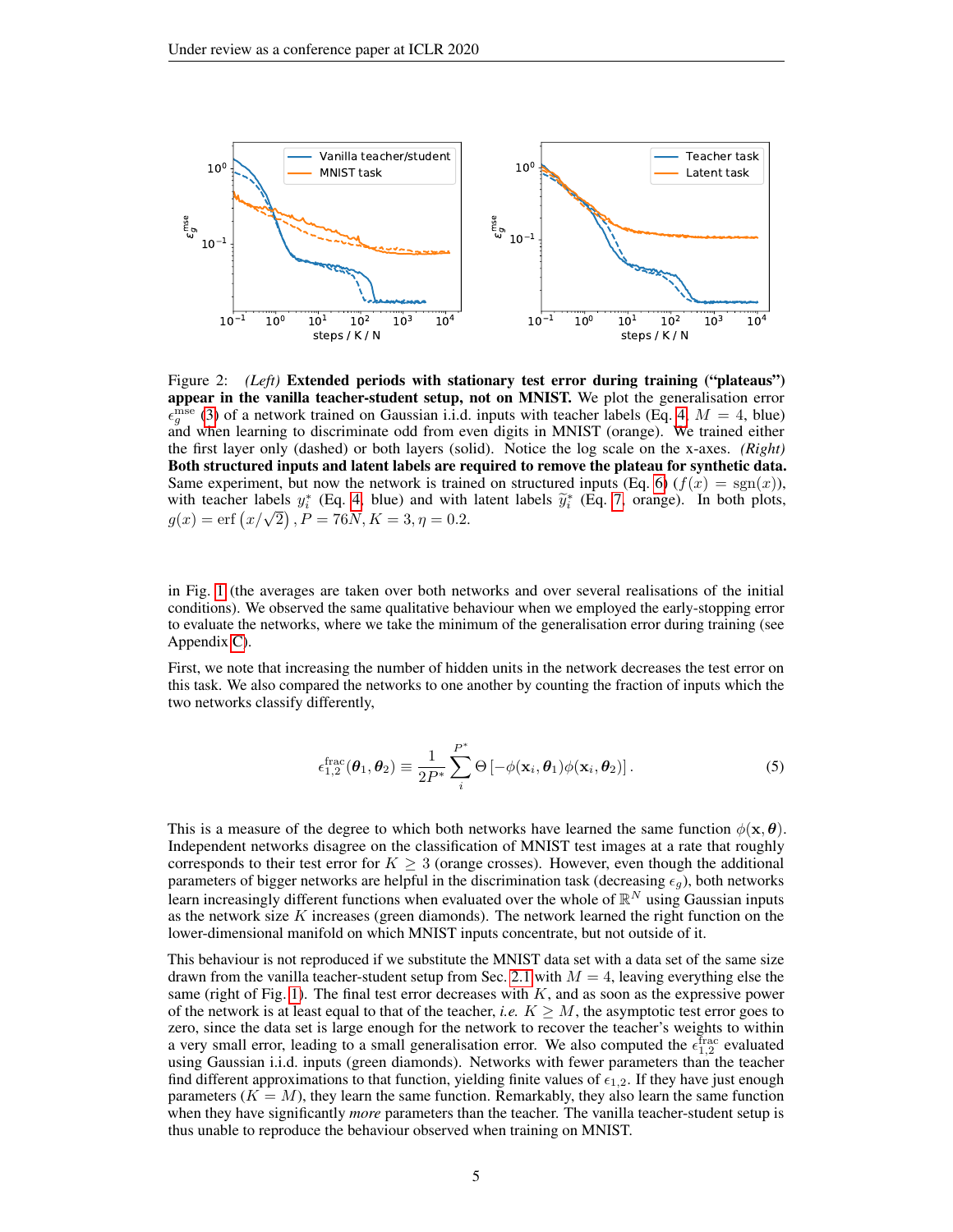#### <span id="page-5-3"></span>3.2 THE GENERALISATION ERROR EXHIBITS PLATEAUS DURING TRAINING ON I.I.D. INPUTS

We plot the generalisation dynamics, *i.e.* the test error as a function of training time, for neural networks of the form [\(1\)](#page-2-0) in Fig. [2.](#page-4-1) For a data set drawn from the vanilla teacher-student setup with  $M = 4$ , (blue lines in the left-hand plot of Fig. [2\)](#page-4-1), we observe that there is an extended period of training during which the test error  $\epsilon_g$  remains constant before a sudden drop. These "plateaus" are well-known in the literature for both SGD, where they appear as a function of time (Biehl  $\&$ [Schwarze, 1995;](#page-8-19) [Saad & Solla, 1995;](#page-9-8) [Biehl et al., 1996\)](#page-8-20), and in batch learning, where they appear as a function of the training set size [\(Schwarze, 1993;](#page-9-17) [Engel & Van den Broeck, 2001\)](#page-8-0). Their appearance is related to different stages of learning: After a brief exponential decay of the test error at the start of training, the network "believes" that data are linearly separable and all her hidden units have roughly the same overlap with all the teacher nodes. Only after a longer time, the network picks up the additional structure of the teacher and "specialises": each of its hidden units ideally becomes strongly correlated with one and only one hidden unit of the teacher before the generalisation error decreases exponentially to its final value.

In contrast, the generalisation dynamics of the same network trained on the MNIST task (orange trajectories on the left of Fig. [2\)](#page-4-1) shows no plateau. In fact, plateaus are rarely seen during the training of neural networks (note that during training, we do not change any of the hyper-parameters, *e.g.* the learning rate  $\eta$ .)

It has been an open question how to eliminate the plateaus from the dynamics of neural networks trained in the teacher-student setup. The use of second-order gradient descent methods such as natural gradient descent [\(Yang & Amari, 1998\)](#page-9-18) can shorten the plateau [\(Rattray et al., 1998\)](#page-9-19), but we would like to focus on the more practically relevant case of first-order SGD. [Yoshida et al.](#page-9-6) [\(2019\)](#page-9-6) recently showed that length and existence of the plateau depend on the dimensionality of the output of the network, but we would like a model where the plateau disappears independently of the output dimension.

#### <span id="page-5-0"></span>4 THE HIDDEN MANIFOLD MODEL

We now introduce a new generative probabilistic model for structured data sets with the aim of reproducing the behaviour observed during training on MNIST, but with a synthetic data set. The main motivation for such a model is that a closed-form solution of the learning dynamics is expected to be accessible. To generate a data set containing P inputs in N dimensions, we first choose  $D$ feature vectors in N dimensions and collect them in a feature matrix  $\mathbf{F} \in \mathbb{R}^{D \times N}$ . Next we draw P vectors  $c_i$  with random i.i.d. components and collect them in the matrix  $C \in \mathbb{R}^{P \times D}$ . The vector  $c_i$  gives the coordinates of the *i*th input on the lower-dimensional manifold spanned by the feature vectors in F. We will call  $c_i$  the *latent representation* of the input  $x_i$ , which is given by the *i*th row of

<span id="page-5-1"></span>
$$
\mathbf{X} = f\left(\mathbf{CF}/\sqrt{D}\right) \in \mathbb{R}^{P \times N},\tag{6}
$$

where  $f$  is a non-linear function acting component-wise. In this model, the "world" of the data on which the true label can depend is a D-dimensional manifold, which is obtained from the linear subspace of  $\mathbb{R}^N$  generated by the D lines of matrix **F**, through a folding process induced by the nonlinear function  $f$ . As we discuss in Appendix [A,](#page-10-0) the exact form of  $f$  does not seem to be important, as long as it is a nonlinear function.

The latent labels are obtained by applying a two-layer neural network with weights  $\tilde{\theta}^* = (\tilde{\mathbf{W}}^* \in \mathbb{R}^2)$  $\mathbb{R}^{M \times D}$ ,  $\tilde{\mathbf{v}}^* \in \mathbb{R}^M$ ) within the unfolded hidden manifold according to

<span id="page-5-2"></span>
$$
\widetilde{y}_i^* = \phi(\mathbf{c}_i, \widetilde{\boldsymbol{\theta}}^*) = \sum_m^M \widetilde{v}_m^* g\left(\widetilde{\mathbf{w}}_m^* \mathbf{c}_i / \sqrt{D}\right).
$$
\n(7)

We draw the weights in both layers component-wise i.i.d. from the normal distribution with unity variance, unless we note it otherwise. The key point here is the dependency of labels  $\tilde{y}_i$  on the coordinates of the lower-dimensional manifold C rather than on the high-dimensional data X. We believe that the exact form of this dependence is not crucial and we expect several other choices to yield similar results to the ones we will present in the next section.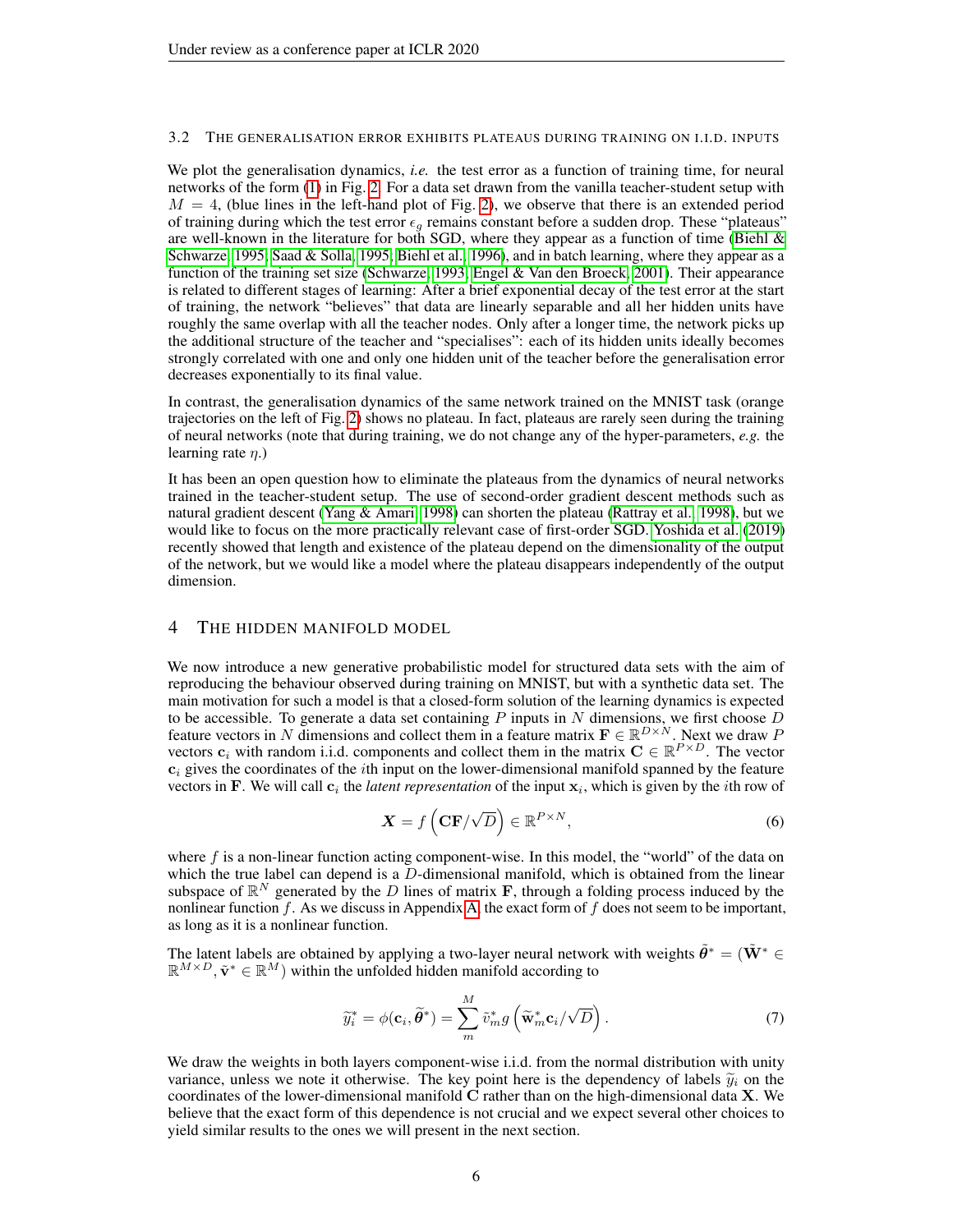<span id="page-6-0"></span>

Figure 3: A latent task on structured inputs makes independent networks behave like networks trained on MNIST. *(Left)* For two networks trained independently on a binary classification task with structured inputs [\(6\)](#page-5-1) and latent labels  $\tilde{y}_i^*$  (Eq. [7,](#page-5-2)  $M = 1$ ), we plot the final fractional test error,  $\epsilon_g^{\text{frac}}$  (blue dots). We also plot  $\epsilon_{1,2}^{\text{frac}}$  [\(5\)](#page-4-0), the fraction of Gaussian i.i.d. inputs and structured inputs the networks classify differently after training (green diamonds and orange crosses, resp.). *(Right)* In the same experiment, structured inputs with *teacher labels*  $y_i^*$  [\(4\)](#page-3-1) ( $M = 4$ ) fail to reproduce the In the same experiment, structured inputs with *teacher tabels*  $y_i$  (4) ( $M = 4$ ) (and to reproduce the behaviour observed on MNIST (cf. Fig. [1\)](#page-3-2). In both plots,  $f(x) = sgn(x)$ ,  $g(x) = erf(x/\sqrt{2})$ ,  $D =$  $10, \eta = 0.2.$ 

In the following, we choose the entries of both  $C$  and  $F$  to be i.i.d. draws from the normal distribution with mean zero and unit variance. To ensure comparability of the data sets for different data-generating function  $f(x)$ , we always center the input matrix X by subtracting the mean value of the entire matrix from all components and we rescale inputs by dividing all entries by the covariance of all the entries in the matrix before training.

### <span id="page-6-1"></span>4.1 THE IMPACT OF THE HIDDEN MANIFOLD MODEL ON NEURAL NETWORKS

We repeated the experiments with two independent networks reported in Sec. [3.1](#page-3-3) using data sets generated from the hidden manifold model with  $D = 10$  latent dimensions (see Appendix [D\)](#page-11-1). On the right of Fig. [3,](#page-6-0) we plot the asymptotic performance of a network trained on structured inputs which lie on a manifold [\(6\)](#page-5-1) with a teacher task: the labels are a function of the high-dimensional inputs and do not explicitly take the latent representation  $c_i$  of an input into account,  $y_i^* = \phi(\mathbf{x}_i, \boldsymbol{\theta}^*)$ . The final results are similar to those of networks trained on data from the vanilla teacher-student setup (*cf*. right of Fig. [1\)](#page-3-2): given enough data, the network recovers the teacher function if the network has at least as many parameters as the teacher. Once the teacher weights are recovered by both networks, they achieve zero test error (blue circles) and they agree on the classification of random Gaussian inputs because they do implement the same function.

The left plot of Fig. [3](#page-6-0) shows network performance when trained on the same inputs, but this time with a latent task where the labels are a function of the latent representation of the inputs:  $\tilde{y}_i = \phi(\mathbf{c}_i, \tilde{\theta}^*)$ .<br>The asymptotic performance of the networks then resembles that of networks trained on MNIST. The asymptotic performance of the networks then resembles that of networks trained on MNIST: after convergence, the two networks will disagree on structured inputs at a rate that is roughly their generalisation error, but as K increases, they also learn increasingly different functions, up to the point where they will agree on their classification of a random Gaussian input in just half the cases. The hidden manifold model thus reproduces the behaviour of independent networks trained on MNIST.

A look at the right-hand plot Fig. [2](#page-4-1) reveals that in this model the plateaus are absent. Again, we repeat the experiment of Sec. [3.2,](#page-5-3) but we train networks on structured inputs  $X = sgn(CF)$  with teacher  $(y_i^*)$  and latent labels  $(\tilde{y}_i^*)$ , respectively. It is clear from these plots that the plateaus only appear for the teacher task. In Appendix B, we demonstrate that the lack of plateaus for latent tasks appear for the teacher task. In Appendix [B,](#page-10-1) we demonstrate that the lack of plateaus for latent tasks in Fig. [2](#page-4-1) is *not* due to the fact that the network in the latent task asymptotes at a higher generalisation error than the teacher task.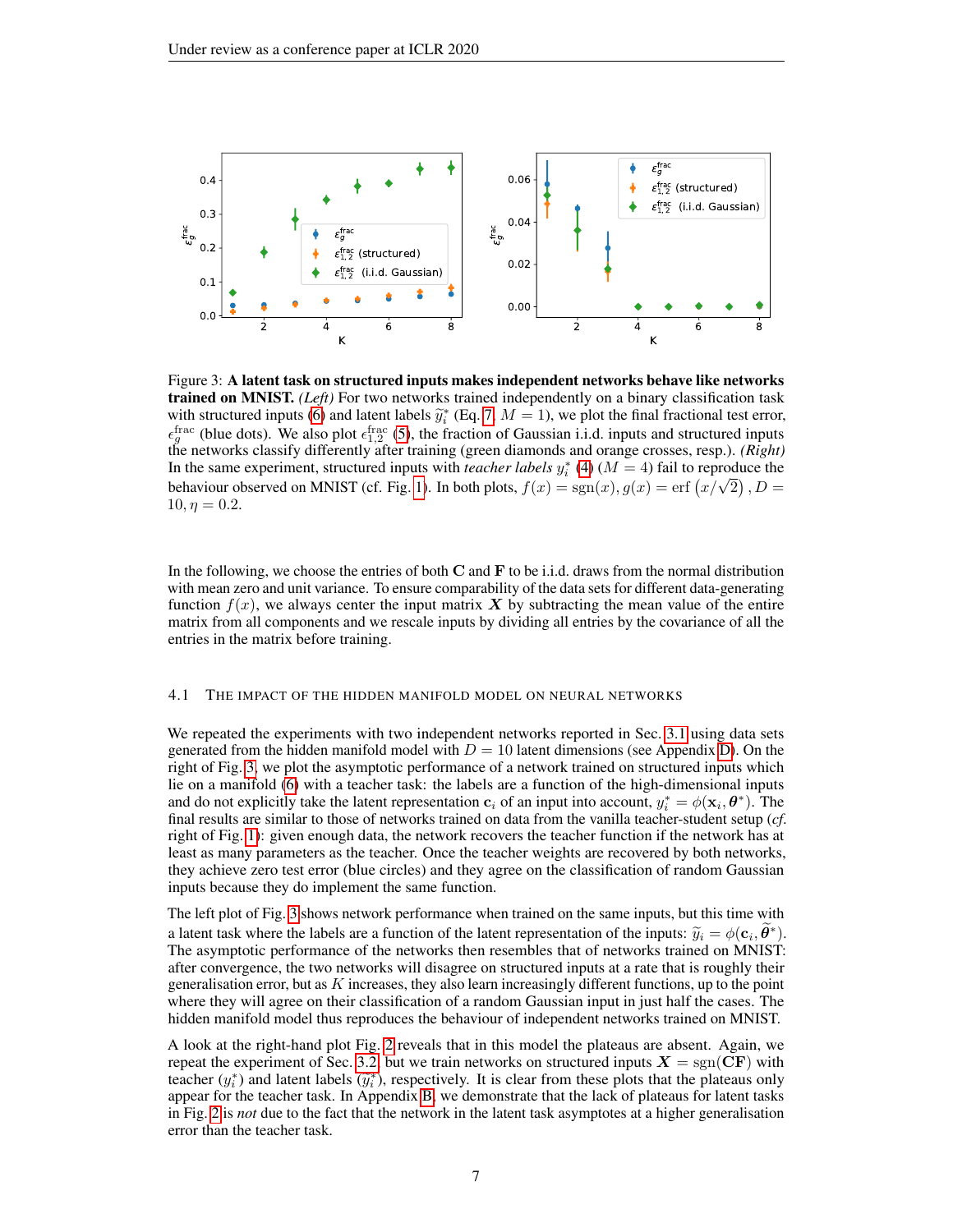<span id="page-7-0"></span>

Figure 4: *(Left)* Same plot as the right plot of Fig. [1](#page-3-2) with Gaussian i.i.d. inputs  $x_i$  and labels  $y_i^*$  [\(4\)](#page-3-1) provided by a teacher network with  $M = 4$  hidden units that was pre-trained on the MNIST task, reaching ∼ 5% on the task. *Inset:* Typical generalisation dynamics of networks where we train the reaching  $\sim$  5% on the task. *Inset:* Typical generalisation dynamics of networks where we train the first or both layers (dashed and solid, resp.).  $g(x) = \text{erf}(x/\sqrt{2})$ ,  $\eta = 0.2$ ,  $N = 784$ ,  $M = K =$ 4, P = 76N. *(Right)* Four different setups for synthetic data sets in supervised learning problems.

#### 4.2 LATENT TASKS, STRUCTURED INPUTS ARE BOTH NECESSARY TO MODEL REAL DATA SETS

Our quest to reproduce the behaviour of networks trained on MNIST has led us to consider three different setups so far: the vanilla teacher-student setup, *i.e.* a teacher task on unstructured inputs; and teacher and latent tasks on structured inputs. While it is not strictly possible to test the case of a latent task with unstructured inputs, we can approximate this setup by training a network on the MNIST task and then using the resulting network as a teacher to generate labels  $y_i^*$  [\(4\)](#page-3-1) for inputs drawn i.i.d. component-wise from the standard normal distribution. To test this idea, we trained both layers sigmoidal networks with  $M = 4$  hidden units using vanilla SGD on the MNIST task, where they reach a generalisation error of about 5%. They have thus clearly learnt some of the structure of the MNIST task. However, as we show on the left of Fig. [4,](#page-7-0) independent students trained on a data set with i.i.d. Gaussian inputs  $x_i$  and true labels  $y_i^*$  given by the pre-trained teacher network behave similarly to students trained in the vanilla teacher-student setup of Sec. [3.1.](#page-3-3) Furthermore, the learning dynamics of a network trained in this setup display the plateaus that we observed in the vanilla teacher-student setup (inset of Fig. [4\)](#page-7-0).

On the right of Fig. [4,](#page-7-0) we summarise the four different setups for synthetic data sets in supervised learning problems that we have analysed in this paper. Only the hidden manifold model, consisting of a latent task on structured inputs, reproduced the behaviour of neural networks trained on the MNIST task, leading us to conclude that a model for realistic data sets has to feature both, structured inputs and a latent task.

## 5 CONCLUDING PERSPECTIVES

We have introduced the hidden manifold model for structured data sets that is simple to write down, yet displays some of the phenomena that we observe when training neural networks on real-world inputs. We saw that the model has two key ingredients, both of which are necessary: (1) highdimensional inputs which lie on a lower-dimensional manifold and (2) latent labels for these inputs that depend on the inputs' position within the low dimensional manifold. We hope that this model is a step towards a more thorough understanding of how the structure we find in real-world data sets impacts the training dynamics of neural networks and their ability to generalise.

We see two main lines for future work. On the one hand, the present work needs to be generalised to multi-layer networks to identify how depth helps to deal with structured data sets and to build a model capturing the key properties. On the other hand, the key promise of the synthetic hidden manifold model is that the learning dynamics should be amenable to closed-form analysis in some limit. Such analysis and its results would then provide further insights about the properties of learning beyond what is possible with numerical experiments.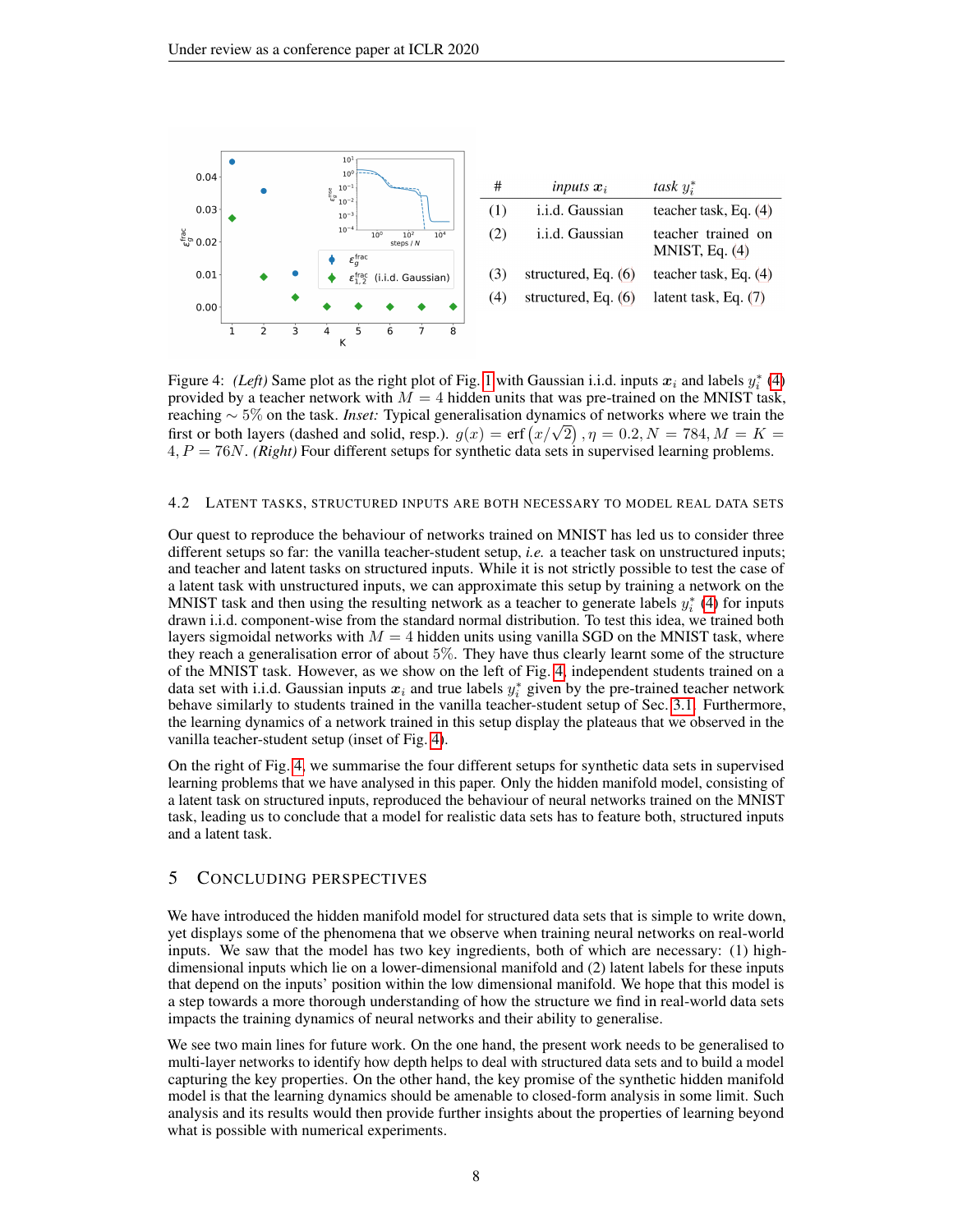#### **REFERENCES**

- <span id="page-8-7"></span>M.S. Advani and A.M. Saxe. High-dimensional dynamics of generalization error in neural networks. *arXiv:1710.03667*, 2017.
- <span id="page-8-13"></span>S. Arora, N. Cohen, W. Hu, and Y. Luo. Implicit Regularization in Deep Matrix Factorization. In *Advances in Neural Information Processing Systems 33, arXiv:1905.13655*, 2019.
- <span id="page-8-8"></span>B. Aubin, A. Maillard, J. Barbier, F. Krzakala, N. Macris, and L. Zdeborová. The committee machine: Computational to statistical gaps in learning a two-layers neural network. In *Advances in Neural Information Processing Systems 31*, pp. 3227–3238, 2018.
- <span id="page-8-9"></span>J. Barbier, F. Krzakala, N. Macris, L. Miolane, and L. Zdeborova. Optimal errors and phase transitions ´ in high-dimensional generalized linear models. *Proceedings of the National Academy of Sciences*, 116(12):5451–5460, 2019.
- <span id="page-8-19"></span>M. Biehl and H. Schwarze. Learning by on-line gradient descent. *J. Phys. A. Math. Gen.*, 28(3): 643–656, 1995.
- <span id="page-8-20"></span>M. Biehl, P. Riegler, and C. Wöhler. Transient dynamics of on-line learning in two-layered neural networks. *Journal of Physics A: Mathematical and General*, 29(16), 1996.
- <span id="page-8-14"></span>J. Bruna and S. Mallat. Invaraint scattering convolution networks. *IEEE Transactions on Pattern Analysis and Machine Intelligence*, (35):1872–1886, 2013.
- <span id="page-8-16"></span>S. Chung, Daniel D. Lee, and H. Sompolinsky. Classification and Geometry of General Perceptual Manifolds. *Physical Review X*, 8(3):31003, 2018.
- <span id="page-8-3"></span>J.A. Costa and A.O. Hero. Learning intrinsic dimension and intrinsic entropy of high-dimensional datasets. In *2004 12th European Signal Processing Conference*, pp. 369–372, 2004.
- <span id="page-8-17"></span>T.M. Cover. Geometrical and Statistical Properties of Systems of Linear Inequalities with Applications in Pattern Recognition. *IEEE Transactions on Electronic Computers*, EC-14(3):326–334, 1965.
- <span id="page-8-0"></span>A. Engel and C. Van den Broeck. *Statistical Mechanics of Learning*. Cambridge University Press, 2001.
- <span id="page-8-5"></span>Elena Facco, Maria D'Errico, Alex Rodriguez, and Alessandro Laio. Estimating the intrinsic dimension of datasets by a minimal neighborhood information. *Scientific Reports*, 7(1):1–8, 2017.
- <span id="page-8-15"></span>M. Gabrié, A. Manoel, C. Luneau, J. Barbier, N. Macris, F. Krzakala, and L. Zdeborová. Entropy and mutual information in models of deep neural networks. In *Advances in Neural Information Processing Systems 31*, pp. 1826–1836, 2018.
- <span id="page-8-6"></span>E. Gardner and B. Derrida. Three unfinished works on the optimal storage capacity of networks. *Journal of Physics A: Mathematical and General*, 22(12):1983–1994, 1989.
- <span id="page-8-11"></span>R. Ge, J.D. Lee, and T. Ma. Learning one-hidden-layer neural networks with landscape design. *arXiv preprint arXiv:1711.00501*, 2017.
- <span id="page-8-10"></span>S. Goldt, M.S. Advani, A.M. Saxe, F. Krzakala, and L. Zdeborová. Dynamics of stochastic gradient descent for two-layer neural networks in the teacher-student setup. to appear. In *Advances in Neural Information Processing Systems 33, arXiv:1906.08632*, 2019.
- <span id="page-8-18"></span>I. Goodfellow, Y. Bengio, and A. Courville. *Deep learning*. MIT Press, 2016.
- <span id="page-8-2"></span>P. Grassberger and I. Procaccia. Measuring the strangeness of strange attractors. *Physica D: Nonlinear Phenomena*, 9(1-2):189–208, 1983.
- <span id="page-8-1"></span>Y. LeCun and C. Cortes. The MNIST database of handwritten digits, 1998.
- <span id="page-8-4"></span>E. Levina and P.J. Bickel. Maximum likelihood estimation of intrinsic dimension. In *Advances in Neural Information Processing Systems 17*, 2004.
- <span id="page-8-12"></span>Y. Li and Y. Y. Convergence analysis of two-layer neural networks with relu activation. In *Advances in Neural Information Processing Systems*, pp. 597–607, 2017.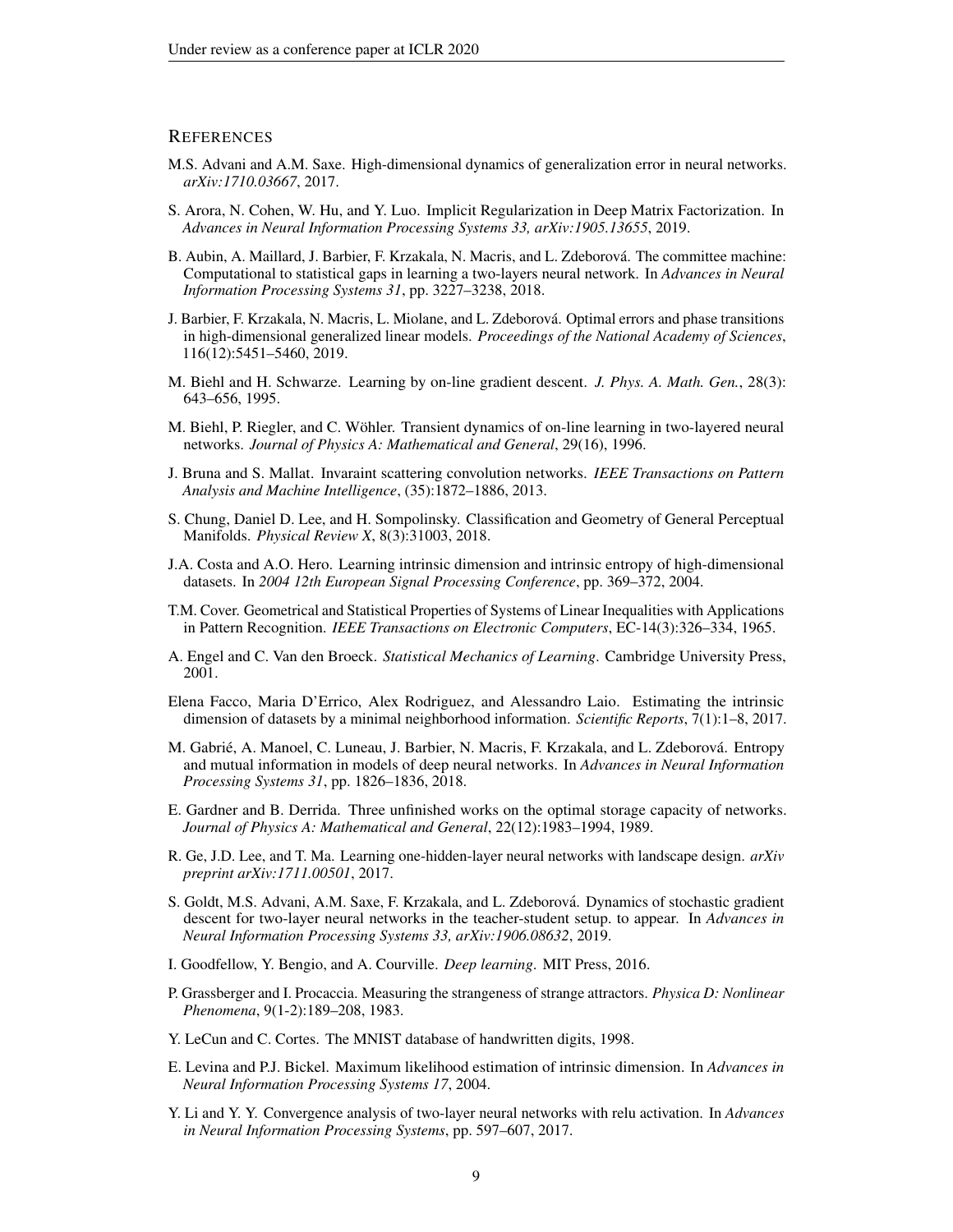- <span id="page-9-9"></span>Y. Li, J. Yosinski, J. Clune, H. Lipson, and J. Hopcroft. Convergent Learning: Do different neural networks learn the same representations? In D. Storcheus, A. Rostamizadeh, and S. Kumar (eds.), *Proceedings of the 1st International Workshop on Feature Extraction: Modern Questions and Challenges at NIPS 2015*, volume 44 of *Proceedings of Machine Learning Research*, pp. 196–212. PMLR, 2015.
- <span id="page-9-7"></span>S. Mei and A. Montanari. The generalization error of random features regression: Precise asymptotics and double descent curve. *arXiv preprint arXiv:1908.05355*, 2019.
- <span id="page-9-13"></span>M. Mezard. Mean-field message passing equations in the Hopfield model and its generalizations. ´ *Phys. Rev. E*, (95):022117, 2017.
- <span id="page-9-1"></span>M. Mohri, A. Rostamizadeh, and A. Talwalkar. *Foundations of Machine Learning*. MIT Press, 2012.
- <span id="page-9-11"></span>A.S. Morcos, M. Raghu, and S. Bengio. Insights on representational similarity in neural networks with canonical correlation. In *Advances in Neural Information Processing Systems 31*, pp. 5727–5736, 2018.
- <span id="page-9-14"></span>E. Mossel. Deep learning and hierarchical generative models. *arXiv preprint arXiv:1612.09057*, 2018.
- <span id="page-9-12"></span>A.B. Patel, M.T. Nguyen, and R. Baraniuk. A probabilistic framework for deep learning. In D. D. Lee, M. Sugiyama, U. V. Luxburg, I. Guyon, and R. Garnett (eds.), *Advances in Neural Information Processing Systems 29*, pp. 2558–2566. Curran Associates, Inc., 2016.
- <span id="page-9-10"></span>M. Raghu, J. Gilmer, J. Yosinski, and J. Sohl-Dickstein. SVCCA: Singular Vector Canonical Correlation Analysis for Deep Learning Dynamics and Interpretability. In *Advances in Neural Information Processing Systems 30*, pp. 6076–6085. Curran Associates, Inc., 2017.
- <span id="page-9-19"></span>M. Rattray, D. Saad, and S.-I. Amari. Natural Gradient Descent for On-Line Learning. *Physical Review Letters*, 81(24):5461–5464, 1998.
- <span id="page-9-16"></span>P. Rotondo, M. Cosentino Lagomarsino, and M. Gherardi. Counting the learnable functions of structured data. *arXiv:1903.12021*, 2019.
- <span id="page-9-8"></span>D. Saad and S.A. Solla. Exact Solution for On-Line Learning in Multilayer Neural Networks. *Phys. Rev. Lett.*, 74(21):4337–4340, 1995.
- <span id="page-9-15"></span>A.M. Saxe, J.L. McClelland, and S. Ganguli. A mathematical theory of semantic development in deep neural networks. *Proceedings of the National Academy of Sciences*, 116(23):11537–11546, 2019.
- <span id="page-9-17"></span>H. Schwarze. Learning a rule in a multilayer neural network. *Journal of Physics A: Mathematical and General*, 26(21):5781–5794, 1993.
- <span id="page-9-2"></span>H. S. Seung, H. Sompolinsky, and N. Tishby. Statistical mechanics of learning from examples. *Physical Review A*, 45(8):6056–6091, 1992.
- <span id="page-9-4"></span>S. Spigler, M. Geiger, and M. Wyart. Asymptotic learning curves of kernel methods: empirical data v.s. Teacher-Student paradigm. arXiv:1905.10843, 2019.
- <span id="page-9-0"></span>V. Vapnik. *The nature of statistical learning theory*. Springer science & business media, 2013.
- <span id="page-9-5"></span>T.L.H. Watkin, A. Rau, and M. Biehl. The statistical mechanics of learning a rule. *Reviews of Modern Physics*, 65(2):499–556, 1993.
- <span id="page-9-18"></span>H.H. Yang and S.-I. Amari. The Efficiency and the Robustness of Natural Gradient Descent Learning Rule. In M I Jordan, M J Kearns, and S A Solla (eds.), *Advances in Neural Information Processing Systems 10*, pp. 385–391, 1998.
- <span id="page-9-6"></span>Y. Yoshida, R. Karakida, M. Okada, and S.-I. Amari. Statistical mechanical analysis of learning dynamics of two-layer perceptron with multiple output units. *Journal of Physics A: Mathematical and Theoretical*, 52(18), 2019.
- <span id="page-9-3"></span>L. Zdeborová and F. Krzakala. Statistical physics of inference: thresholds and algorithms. Adv. Phys., 65(5):453–552, 2016.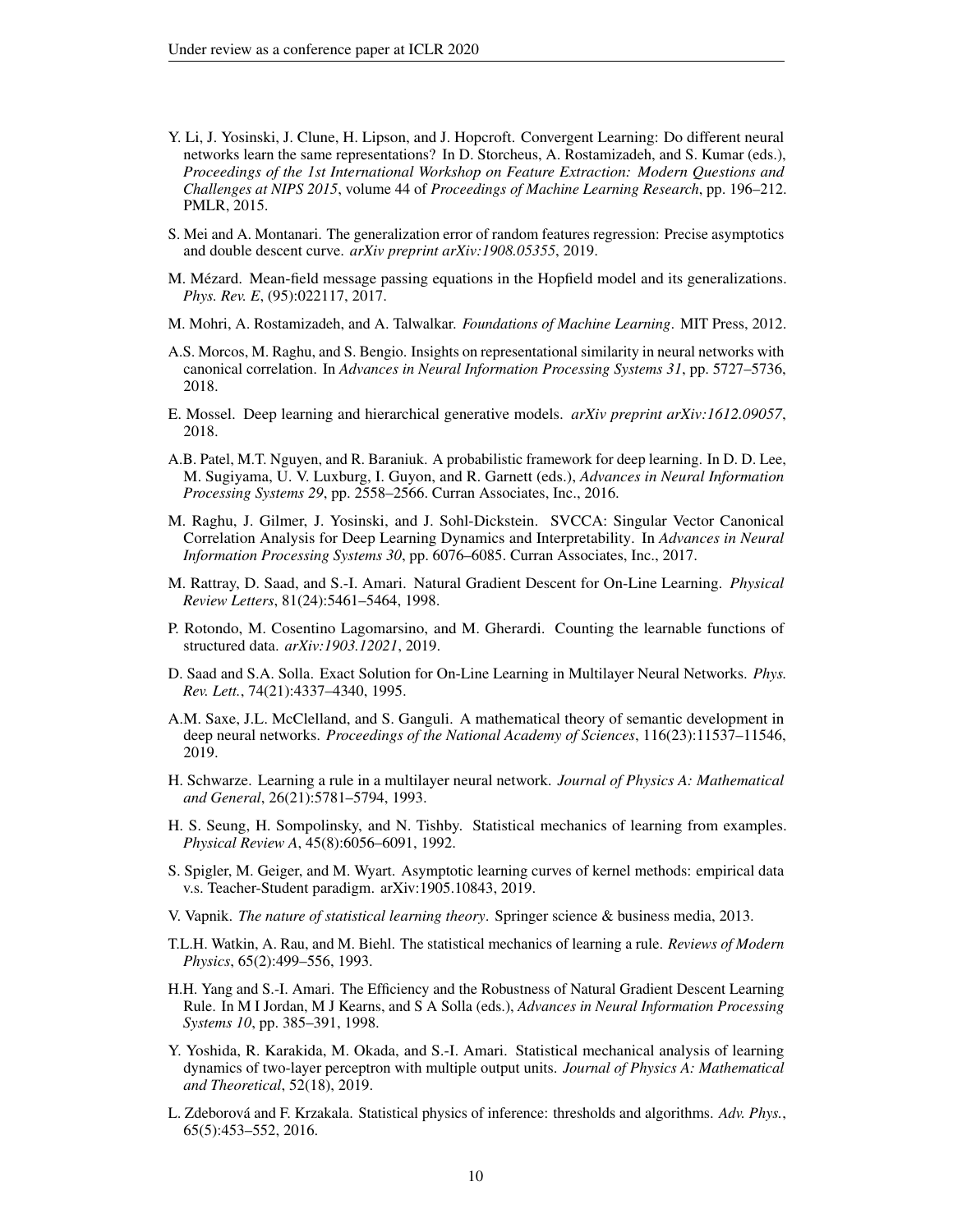# <span id="page-10-0"></span>A THE EXACT FORM OF THE DATA-GENERATING FUNCTION  $f(.)$  IS NOT IMPORTANT, AS LONG AS IT IS NON-LINEAR

Two questions arise when looking at the way we generate inputs in our data sets,  $X = f\left(\mathbf{CF}/\right)$ √  $\overline{D}$ ): is the non-linearity necessary  $f(.)$  necessary, and is the choice of non-linearity important?

To answer the first question, we plot the results of the experiment with independent networks described in Sec. [4.1.](#page-6-1) The setup is exactly the same, except that we now take inputs to be

$$
X = \mathbf{CF},\tag{8}
$$

i.e. inputs are just a linear combination of the feature vectors, without applying a non-linearity. In this case, two networks trained in the vanilla teacher-student setup will learn globally different functions, as can be seen from the fractional generalisation error between the networks [\(5\)](#page-4-0) (green diamonds), which is 1/2, i.e. not better than chance. This is a direct consequence of using  $f(x) = x$ : to perfectly generalise with respect to the teacher, it is thus sufficient to learn only the  $D$  components of the teacher weights  $w_m^*$  in the direction F. Thus the weights of the network in the weight space orthogonal to the directions F are unconstrained, and by starting from random initial conditions, will converge to different values for each network.

We also checked that the qualitative behaviour of a neural networks trained on the hidden manifold model does not depend on the data-generating non-linearity  $f(x)$ . In Fig. [6,](#page-11-2) we therefore show the results of the same experiment described in Sec. [4.1,](#page-6-1) but this time using

$$
X = \max(0, CF). \tag{9}
$$

where the application of the non-linearity is again component-wise. Indeed, the results mirror those when we used the sign function  $f(x) = sgn(x)$ .



Figure 5: The input-generating function must be non-linear. We repeat the plots of Fig. [3,](#page-6-0) where we plot the fractional test errors of networks trained on labels generated by a teacher with  $M = 1$  hidden units acting on the inputs *(Left)* and on the coefficients *(Right)*, only that we take the inputs to be  $X = \mathbf{CF}$ , i.e. we choose a linear data-generating function  $f(x) = x$ . Notably, even networks trained within the vanilla teacher-student setup will disagree on Gaussian inputs.  $M = 1, \eta = 0.2, D = 10, \tilde{v}_m^* = 1.$ 

# <span id="page-10-1"></span>B THE EXISTENCE OF PLATEAUS DOES NOT DEPEND ON THE ASYMPTOTIC GENERALISATION ERROR

We have demonstrated on the right of Fig. [2](#page-4-1) that neural networks trained on data drawn from the hidden manifold model (HMF) introduced here do not show the plateau phenomenon, where the generalisation error stays stationary after an initial exponential decay, before dropping again. Upon closer inspection, one might think that this is due to the fact that the student trained on data from the HMF asymptotes at a higher generalisation error than the student trained in the vanilla teacher-student setup. This is not the case, as we demonstrate in Fig. [7:](#page-11-2) we observe no plateau in a sigmoidal network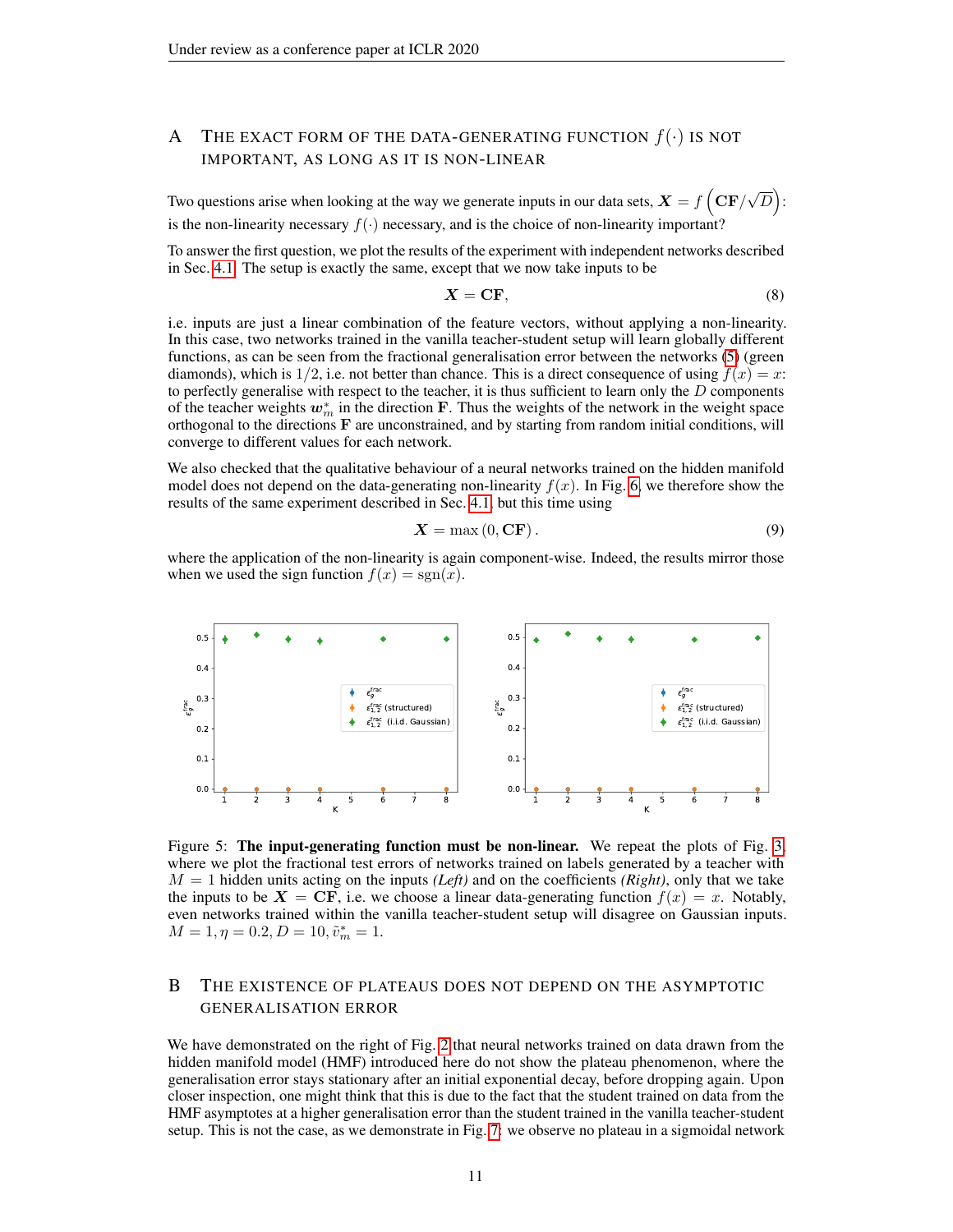<span id="page-11-2"></span>

as Fig. [3,](#page-6-0) with  $X = \max(0, \text{CF})$ .  $M = 1, \eta =$  $0.2, \bar{D} = 10, \tilde{v}_m^* = 1.$ 

Figure 6: The qualitative behaviour of inde- Figure 7: The plateau in the vanilla teacherpendent students trained on the hidden man-student setup can have larger generalisation ifold model does not depend on our choice of error than the asymptotic error in a latent data-generating non-linearity  $f(x)$ . Same plot task on structured inputs. Generalisation dynamics of a sigmoidal network where we train only the first layer on (i) structured inputs  $X =$  $max(0, CF)$  with latent labels  $\tilde{y}_i$  [\(7\)](#page-5-2) (*blue*, *D* = 10) and (ii) the vanilla teacher-student setup (Sec. [2,](#page-2-4) *orange*). In both cases,  $M = 5, K =$  $6, \eta = 0.2, P = 76N, v_m^* = v^* = 1.$ 

trained on data from the HMF even that network asymptotes at a generalisation error that is, within fluctuations, the same as the generalisation error of a network of the same sized trained in the vanilla teacher-student setup and which shows a plateau.

## <span id="page-11-0"></span>C EARLY-STOPPING YIELDS QUALITATIVELY SIMILAR RESULTS

In Fig. [8,](#page-12-1) we reproduce Fig. [3,](#page-6-0) where we compare the performance of independent neural networks trained on the MNIST task *(Left)*, or trained on structured inputs with a latent task *(Center)* and a teacher task *(Right)*, respectively. This time, we the early-stopping generalisation error  $\hat{\epsilon}_g^{\text{frac}}$  rather than the asymptotic value at the end of training. We define  $\hat{\epsilon}_g^{\text{frac}}$  as the minimum of  $\epsilon_g^{\text{frac}}$  during the whole of training. Clearly, the qualitative result of Sec.  $\vec{4}$ . 1 is unchanged: although we use structured inputs [\(6\)](#page-5-1) in both cases, independent students will learn different functions which agree on those inputs only when they are trained on a latent task [\(7\)](#page-5-2) *(Center)*, but not when trained on a vanilla teacher task [\(4\)](#page-3-1) *(Right)*. Thus structured inputs and latent tasks are sufficient to reproduce the behaviour observed when training on the MNIST task.

## <span id="page-11-1"></span>D DYNAMICS WITH A LARGE NUMBER OF FEATURES  $D \sim N$

It is of independent interest to investigate the behaviour of networks trained on data from the hidden manifold model when the number of feature vectors  $D$  is on the same order as the input dimension  $N$ . We call this the regime of extensive  $D$ . It is a different regime from MNIST, where experimental studies consistently find that inputs lie on a low-dimensional manifold of dimension  $D \sim 14$ , which is much smaller than the input dimension  $N = 784$  [\(Costa & Hero, 2004;](#page-8-3) [Levina & Bickel, 2004;](#page-8-4) [Spigler et al., 2019\)](#page-9-4).

We show the results of our numerical experiments with  $N = 500, D = 250$  in Fig. [9,](#page-13-0) where we reproduce Fig. [3](#page-6-0) for the asymptotic (top row) and the early-stopping (bottow row) generalisation error. The behaviour of networks trained on a teacher task with structured inputs (right column) is unchanged w.r.t. to the case with  $D = 10$ . For the latent task, increasing the number of hidden units however *increases* the generalisation error, indicating severe over-fitting, which is only partly mitigated by early stopping. The generalisation error on this task is generally much higher than in the low-D regime and clearly, increasing the width of the network is not the right way to learn a latent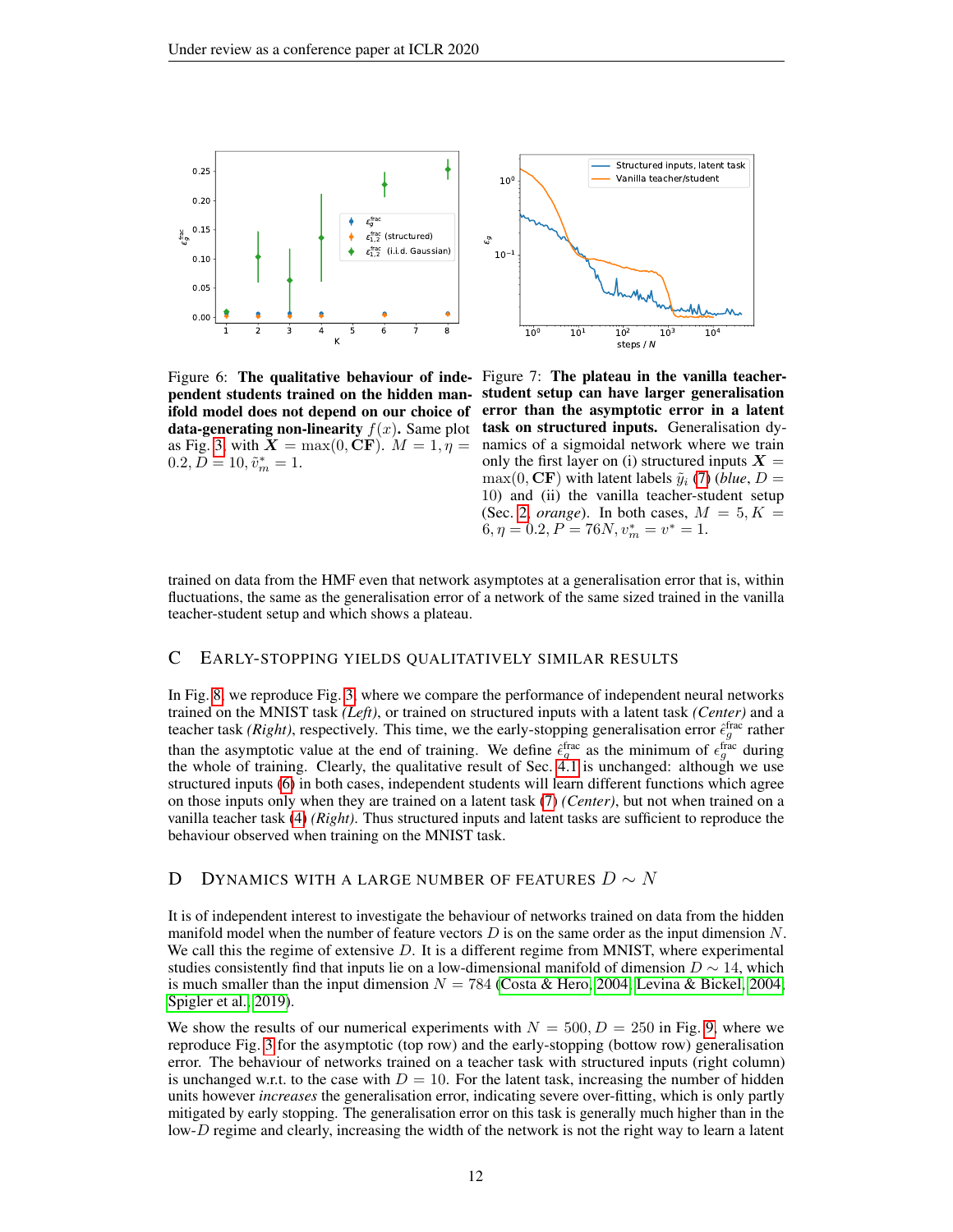<span id="page-12-1"></span>

Figure 8: Measuring early stopping errors does not affect the phenomenology of latent and teacher tasks. *(Left)* Performance of independent sigmoidal students on the MNIST task as evaluated by the early-stopping generalisation error. (*Center* and *Right*) We reproduce Fig. [3](#page-6-0) of the main text, but this time we plot the early-stopping generalisation error  $\hat{\epsilon}_g^{\text{frac}}$  for two networks trained independently on a binary classification task with structured inputs [\(6\)](#page-5-1) and latent labels  $\tilde{y}_i^*$  (Eq. [7,](#page-5-2)  $M = 1$ , Center) and teacher labels  $y_i^*$  (4) ( $M = 4$ ) (Left). In both plots,  $f(x) = \text{sgn}(x)$ ,  $g(x) =$  $M = 1$ , *Center*) and teacher labels  $y_i^*$  [\(4\)](#page-3-1)  $(M = 4)$  *(Left)*. In both plots,  $f(x) = sgn(x)$ ,  $g(x) =$  $m = 1$ , Center) and teacher is<br>erf  $\left(\frac{x}{\sqrt{2}}\right)$ ,  $D = 10$ ,  $\eta = 0.2$ .

task; instead, it would be intriguing to analyse the performance of deeper networks on this task where finding a good intermediate representation for inputs is key. This is an intriguing avenue for future research.

# <span id="page-12-0"></span>E INDEPENDENT STUDENTS WITH RELU ACTIVATION FUNCTION

We also verified that the behaviour of independent networks we observed on MNIST with sigmoidal students persists when training networks with ReLU activation function and that the hidden manifold model is able to reproduce it for these networks. We show the results of our numerical experiments in Fig. [10.](#page-13-1) To that end, we trained both layers of a network  $\phi(\mathbf{x}, \theta)$  with  $q(x) = \max(x, 0)$  starting from small initial conditions, where we draw the weights component-wise i.i.d. from a normal distribution with variance  $10^{-6}$ .

We see that the generalisation error of ReLU networks on the MNIST task (*Left* of Fig. [10\)](#page-13-1) decreases with increasing number of hidden units, while the generalisation error on MNIST inputs of the two independent students with respect to each other is comparable or less than the generalisation error of each individual network on the MNIST task.

On structured inputs with a teacher task (*Right* of Fig. [10\)](#page-13-1), where labels were generated by a teacher with  $M = 4$  hidden units, the student recovers the teacher such that its generalisation error is less than  $10^{-3}$  for  $K > 4$ , and both independent students learn the same function, as evidenced by their generalisation errors with respect to each other. This is the same behaviour that we see in Fig. [3](#page-6-0) for sigmoidal networks. The finite value of the generalisation error for  $K = M = 4$  is due to two out of ten runs taking a very long time to converge, longer than our simulation lasted for. Finally, we see that for a latent task on structured inputs, the generalisation error of the two networks with respect to each other increases beyond the generalisation error on structured inputs of each of them, as we observed on MNIST. Thus we have recovered the phenomenology that we described for sigmoidal networks in ReLU networks, too.